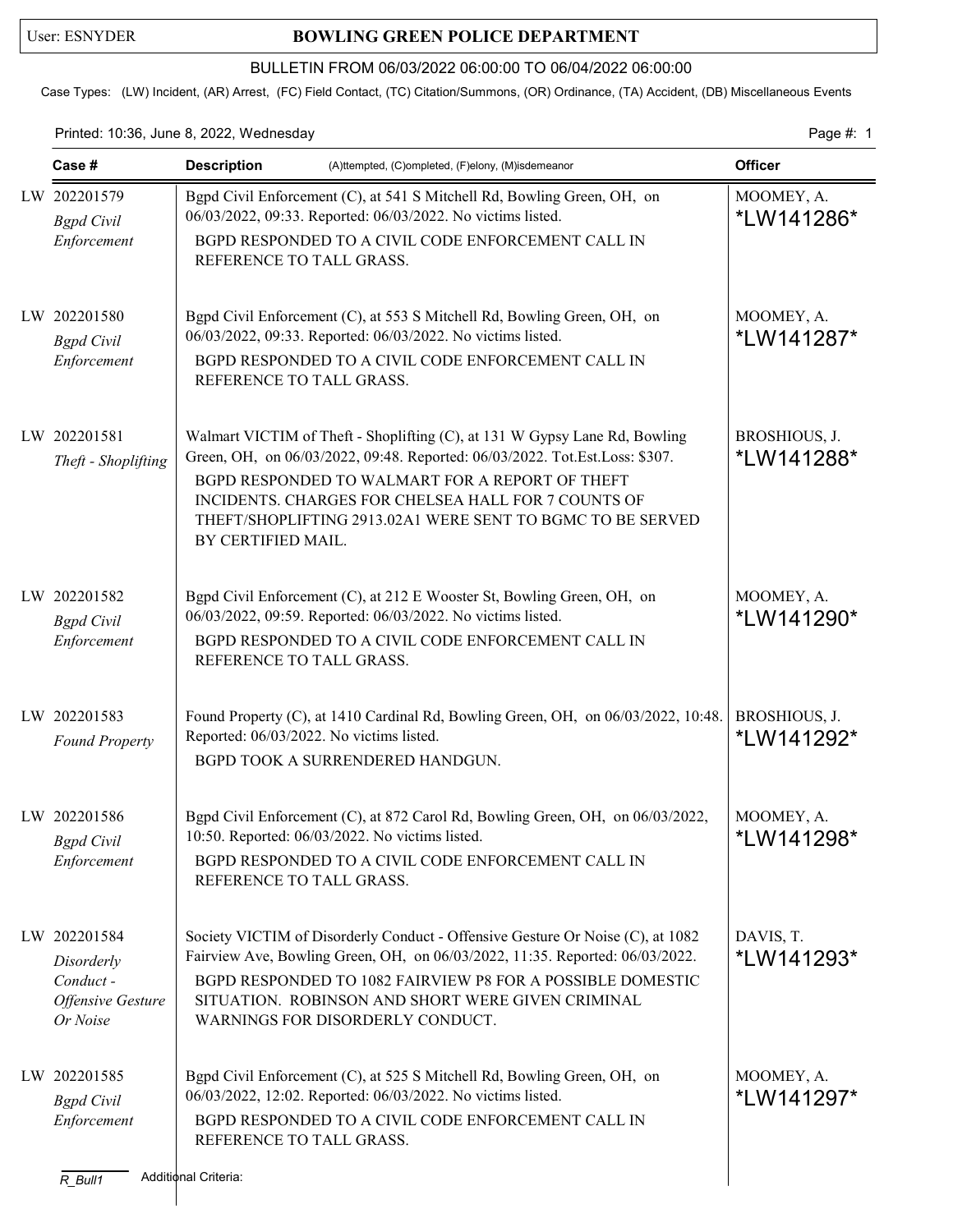| Case #                                                                                    | <b>Description</b><br>(A)ttempted, (C)ompleted, (F)elony, (M)isdemeanor                                                                                                                                                |                                                                                                                                                                                                                                                                                                                                           | <b>Officer</b>               |
|-------------------------------------------------------------------------------------------|------------------------------------------------------------------------------------------------------------------------------------------------------------------------------------------------------------------------|-------------------------------------------------------------------------------------------------------------------------------------------------------------------------------------------------------------------------------------------------------------------------------------------------------------------------------------------|------------------------------|
| LW 202201587<br>Civil Dispute /<br>Matter                                                 | 06/03/2022.<br>HAMILTON.                                                                                                                                                                                               | Abouelsoud, Ahmed Mahmoud (W M, 21) VICTIM of Civil Dispute / Matter (C), at<br>1471 Scott Hamilton Ave, Bowling Green, OH, on 06/03/2022, 12:48. Reported:<br>BGPD RESPONDED TO A CIVIL COMPLAINT AT 1471 SCOTT                                                                                                                          |                              |
| LW 202201589<br>Taking The Identity<br>Of Another                                         | Huntington, James W. (W M, 74) VICTIM of Taking The Identity Of Another (C), at<br>221 Winfield Dr, Bowling Green, OH, on 06/03/2022, 14:18. Reported: 06/03/2022.<br>Tot.Est.Loss: \$205.<br>REPORT OF IDENTITY THEFT |                                                                                                                                                                                                                                                                                                                                           | SHORT, R.<br>*LW141300*      |
| LW 202201588<br>Suicide Attempt                                                           | W. GYPSY LN. #06.                                                                                                                                                                                                      | Asmus, Amber R. (W F, 48) VICTIM of Suicide Attempt (C), at 535 W Gypsy Lane<br>Rd, Bowling Green, OH, on 06/03/2022, 14:35. Reported: 06/03/2022.<br>BGPD RESPONDED TO AN ATTEMPTED SUICIDE BY FIREARM AT 535                                                                                                                            | GEIMAN, M.<br>*LW141302*     |
| LW 202201590<br>Theft - Shoplifting                                                       | WARRANT.                                                                                                                                                                                                               | Walmart VICTIM of Theft - Shoplifting (C), at 131 W Gypsy Lane Rd, Bowling<br>Green, OH, on 06/03/2022, 17:16. Reported: 06/03/2022. Tot.Est.Loss: \$20.<br>BGPD RESPONDED TO WALMART FOR A THEFT COMPLAINT.<br>CHARGES FOR MEGAN BURKHART FOR THEFT/SHOPLIFTING<br>2913.02A1 WERE SENT TO BGMC TO BE JOURNALIZED AS A                    | FAIRBANKS, C.<br>*LW141303*  |
| LW 202201591<br>Theft - Shoplifting                                                       | CTDT 060822 10A.                                                                                                                                                                                                       | Walmart VICTIM of Theft - Shoplifting (C), at 131 W Gypsy Lane Rd, Bowling<br>Green, OH, on 06/03/2022, 18:39. Reported: 06/03/2022. Tot.Est.Loss: \$49.<br>BGPD RESPONDED TO 131 W GYPSY LN ON A REPORT OF A POSSIBLE<br>THEFT. AMBER HOFFSIS WAS CITED FOR THEFT/SHOPLIFTING<br>2913.02A1 AND A CRIMINAL WARNING FOR CRIMINAL TRESPASS. | KRIEGER, L.<br>*LW141307*    |
| LW 202201592<br>Telecommunicatio<br>ns Harassment -<br>Fail To Desist                     | Reported: 06/03/2022.                                                                                                                                                                                                  | Dutton, George Brian (W M, 37) VICTIM of Telecommunications Harassment - Fail<br>To Desist (C), at 1121 S Main St, Bowling Green, OH, on 06/03/2022, 20:04.<br>BGPD RESPONDED TO 1121 S MAIN ST ON A REPORT OF<br>TELECOMMUNICATIONS HARRASSMENT. RYAN EVERETT WAS GIVEN<br>A CRIMINAL WARNING FOR TELECOMMUNICATIONS HARRASSMENT.        | KRIEGER, L.<br>*LW141311*    |
| LW 202201593<br>Juvenile Offenses                                                         | on 06/03/2022, 21:31. Reported: 06/03/2022.                                                                                                                                                                            | Society VICTIM of Juvenile Offenses (C), at 1507 Cardinal Rd, Bowling Green, OH,<br>BGPD RESPONDED TO 1507 CARDINAL FOR A JUVENILE ISSUE.                                                                                                                                                                                                 | FAIRBANKS, C.<br>*LW141314*  |
| LW 202201594<br>Driving While<br>Under The<br>Influence Of<br>Alcohol/Drugs<br>$R$ _Bull1 | 06/04/2022.<br><b>Additional Criteria:</b>                                                                                                                                                                             | Society VICTIM of Driving While Under The Influence Of Alcohol/ Drugs (C), at W<br>Poe Rd/fairview Ave, Bowling Green, OH, on 06/04/2022, 02:33. Reported:<br>JERMAINE LEE PARKER WAS CITED FOR OVI 4511.19A1A AND<br>PAC/BREATH 4511.19A1H (BAC=.238). CTDT 060622 1P.                                                                   | ST JOHN, K. S.<br>*LW141319* |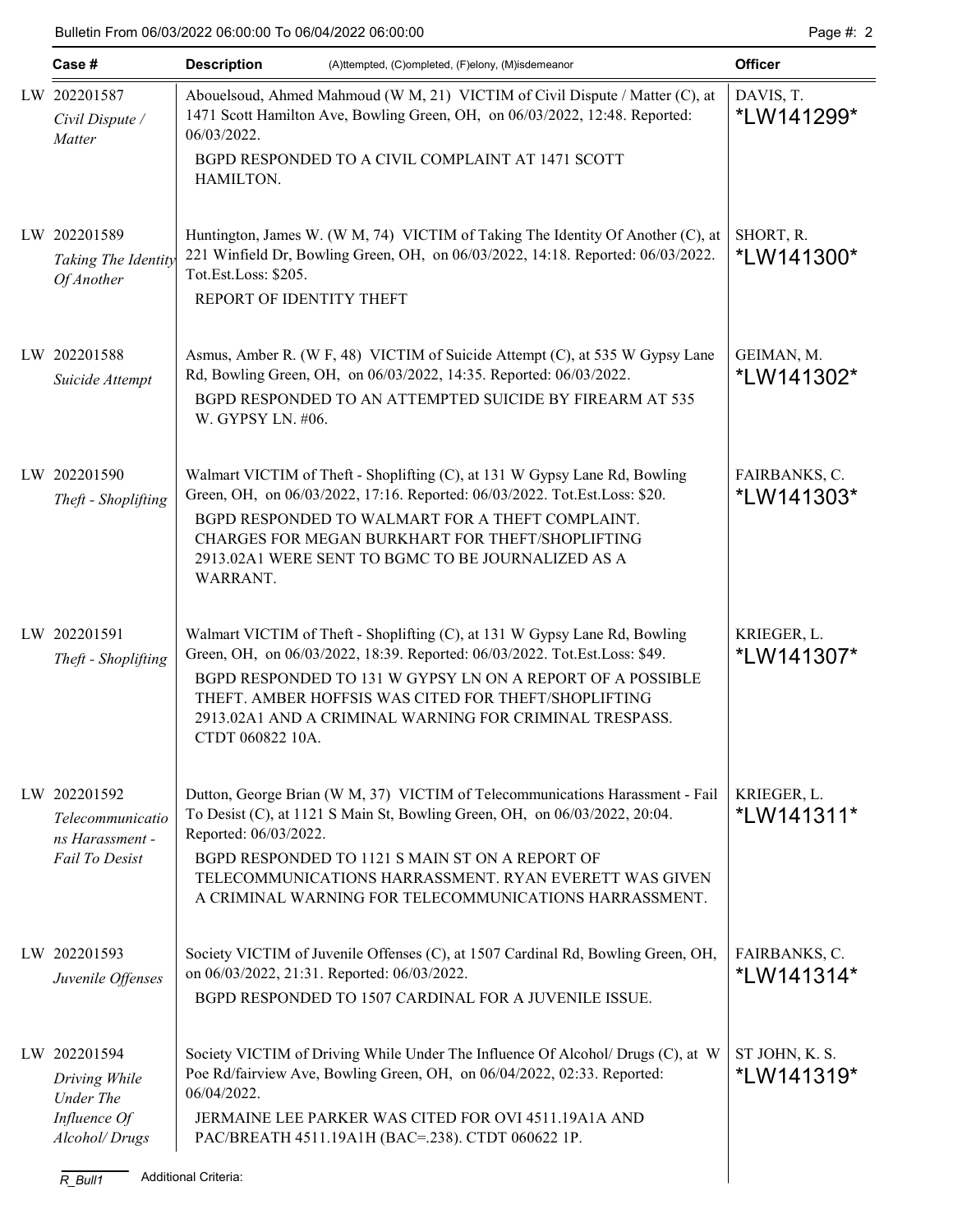J,

| Case # | <b>Description</b> | (A)ttempted, (C)ompleted, (F)elony, (M)isdemeanor                                           | <b>Officer</b> |
|--------|--------------------|---------------------------------------------------------------------------------------------|----------------|
|        |                    | 060622 ORIGINAL BMV2255 FORM SENT TO BMV/COLUMBUS ALONG<br>WITH OH OL THAT WAS CONFISCATED. |                |